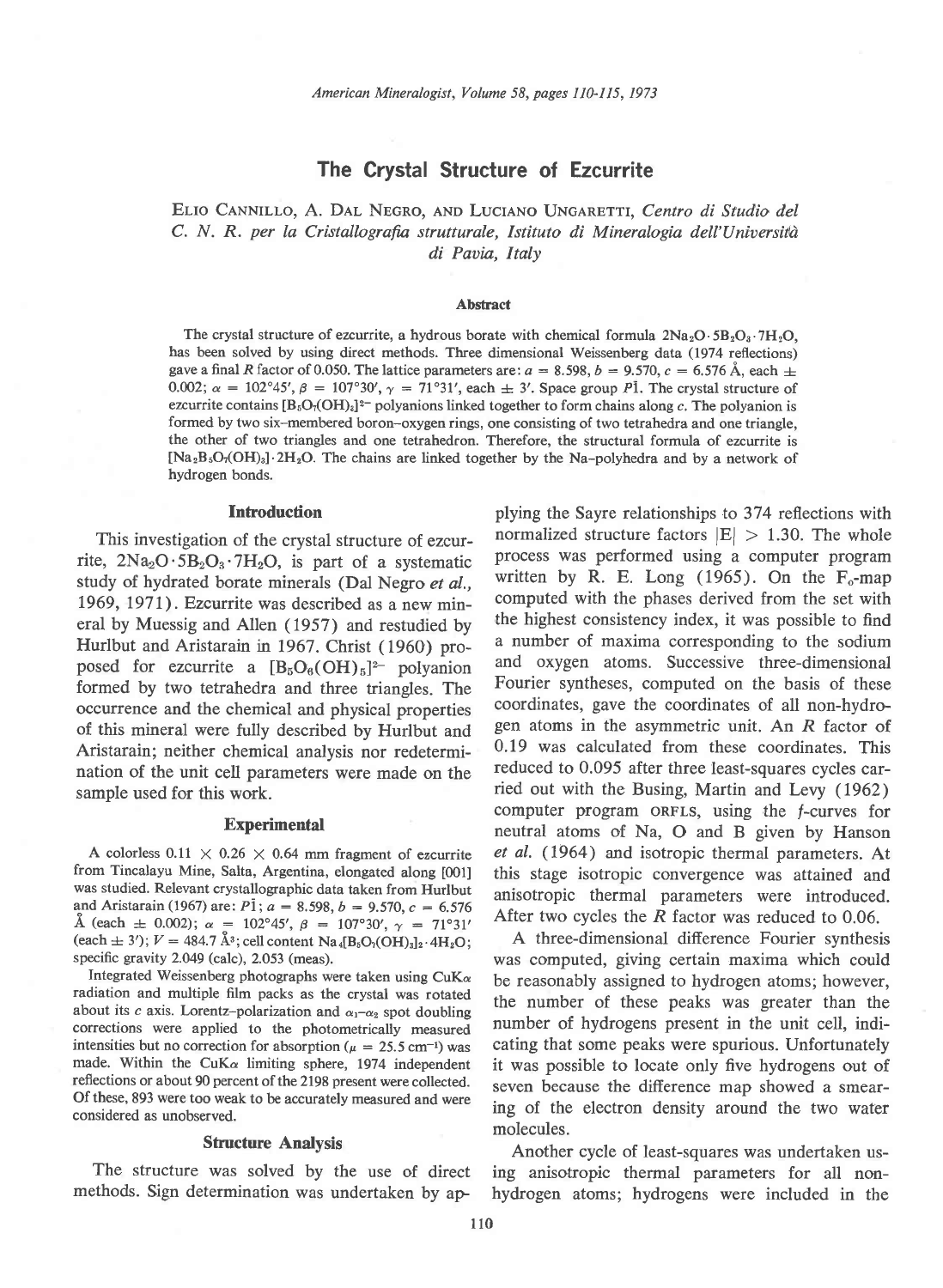| Atom            | x⁄≞           | ⊻/⊵        | 2/c           | $B_H(\overset{\circ}{A}{}^2)$ |  |  |
|-----------------|---------------|------------|---------------|-------------------------------|--|--|
| Na(1)           | 0,8988(2)     | 0.3700(2)  | 1.0373(3)     | 1,81                          |  |  |
| Na(2)           | 0,5860(3)     | 0.1519(3)  | 0.5616(4)     | 2,88                          |  |  |
| 0(1)            | 0.1756(4)     | 0, 2244(3) | 0, 2169(5)    | 1,17                          |  |  |
| O(2)            | 0.4110(4)     | 0.0118(3)  | 0, 2130(5)    | 1.35                          |  |  |
| O(3)            | 0.2982(4)     | 0.1510(3)  | $-0.0867(5)$  | 1,02                          |  |  |
| O(4)            | 0.4508(4)     | 0.2564(3)  | 0.2527(5)     | 1.34                          |  |  |
| O(5)            | 0,5666(4)     | 0.4476(4)  | 0.2676(5)     | 1.94                          |  |  |
| O(6)            | 0,3627(4)     | 0, 3865(3) | $-0.0474(5)$  | 1.34                          |  |  |
| O(7)            | 0.0778(4)     | 0.3727(3)  | $-0.1868(5)$  | 1,21                          |  |  |
| O(8)            | 0,2846(4)     | 0, 2489(3) | $-0.3991(5)$  | 1,18                          |  |  |
| O(9)            | $-0, 2072(4)$ | 0,4156(4)  | $-0.3508(5)$  | 2,00                          |  |  |
| O(10)           | $-0.0113(4)$  | 0, 3259(4) | $-0.5695(5)$  | 1,47                          |  |  |
| O(11)           | 0,8265(5)     | 0.0547(5)  | 0,4041(8)     | 4.07                          |  |  |
| O(12)           | 0.8261(7)     | 0.1440(6)  | 0,9732(12)    | 7,28                          |  |  |
| B(1)            | 0.3333(7)     | 0.1608(6)  | 0.1463(8)     | 1.05                          |  |  |
| B(2)            | 0.2566(7)     | 0.2850(6)  | $-0.1777(8)$  | 1,12                          |  |  |
| B(3)            | 0,4580(7)     | 0.3607(6)  | 0,1560(8)     | 1,28                          |  |  |
| B(4)            | $-0.0485(7)$  | 0.3710(6)  | $-0.3761(8)$  | 1,14                          |  |  |
| B(5)            | 0.1590(6)     | 0.2623(5)  | $-0.5812(8)$  | 0.95                          |  |  |
| H(1)            | 0.518         | $-0.045$   | 0.167         | 3.00                          |  |  |
| H(2)            | 0.593         | 0.507      | 0.186         | 3.00                          |  |  |
| $\mathbf{H}(3)$ | $-0.292$      | 0.428      | $-0,481$<br>5 | 3.00                          |  |  |
| H(4)            | 0.781         | $-0.021$   | 0,288         | 5.00                          |  |  |
| H(5)            | 0.749         | 0.087      | 0.919         | 5,00                          |  |  |

TABLE 1. Ezcurrite. Atomic parameters with their standard deviations in parentheses and equivalent isotropic temperature factors after **Hemilton** (1959).

structure factor calculation with isotropic temperature factors equal to 3.0 for those belonging to the hydroxyls and 5.0 for the hydrogens belonging to the water molecules. This reduced the  $R$  factor to 0.05 for the observed reflections. All the observed structure-factors were weighted equally during the refinement.

The final position parameters are listed in Table 1 and the observed and calculated structure factors are compared in Table 2.1

# **Description and Discussion of the Structure**

The main feature of the crystal structure of ezcurrite is the  $[B_5O_7(OH)_3]^{2}$  unit first found in this structure (Fig. 1). These structural units are con-



FIG. 1. Projection of the unit  $B_5O_7(OH)_3$  on the (100) plane.

nected to form chains along  $c$ ; two equivalent chains are present in a single unit cell (Fig. 2). The  $[B_5O_7(OH)_3]^{2-}$  group is formed by two six-membered boron-oxygen rings joined through a common tetrahedral boron. One of the rings consists of two triangles  $BO<sub>3</sub>$  and  $BO<sub>2</sub>(OH)$  in addition to the cen-



FIG. 2. Clinographic projection of the crystal structure of ezcurrite; the polyanions link together to form chains along c.

<sup>&</sup>lt;sup>1</sup> To obtain a copy of Table 2, order NAPS Document 01978 from Microfiche Publications, Division of Microfiche Systems Corporation, 305 East 46th Street, New York, N. Y. 10017. Please remit in advance \$1.50 for microfiche or \$5.00 for photocopies. Check the most recent issue of this journal for the current address and prices.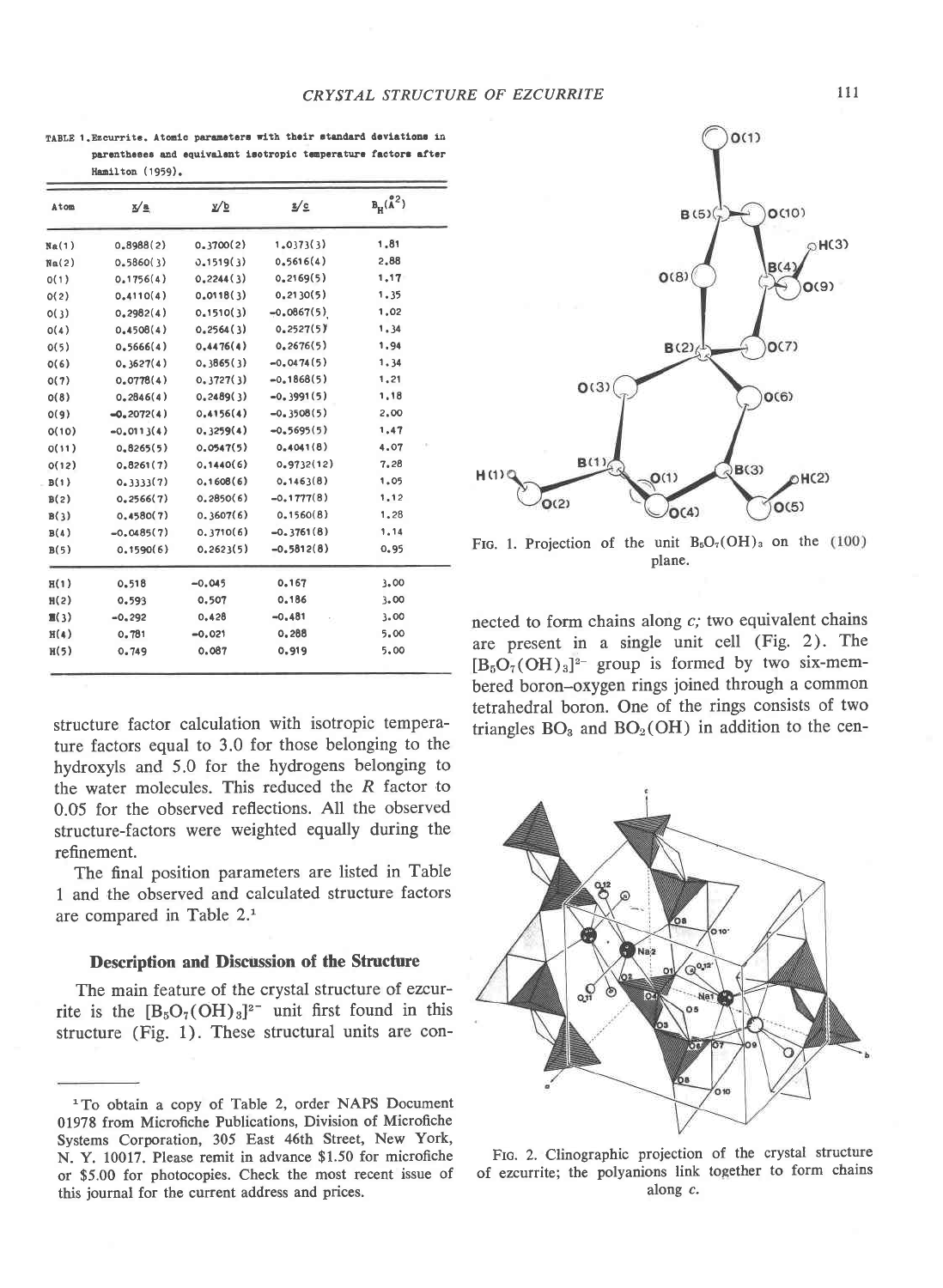Ring

 $\mathbf{1}$ 

 $\overline{c}$ 

 $B(1)-O(1)$ 

 $B(1)=0(2)$ <br> $B(1)=0(3)$ <br> $B(1)=0(4)$ 

**Average** 

| Ring 1                   | A      | в         |                                                    | $-$    |  |
|--------------------------|--------|-----------|----------------------------------------------------|--------|--|
| $0(3)-0(4)-0(6)$         | 6.7515 |           | C                                                  | D      |  |
| Ring 2                   |        | $-2.0527$ | 1,2318                                             | 2.8285 |  |
| $0(7)-0(8)-0(10)$        | 3.6254 | 9.4904    | $-2.0046$                                          | 2.1891 |  |
| Angle between planes 1,2 |        | 82°, 26   |                                                    |        |  |
| Ring                     | Atom   |           | Deviation from plane $(\stackrel{\circ}{\Lambda})$ |        |  |
| $\mathbf{1}$             | B(1)   |           | 0.504(5)                                           |        |  |
|                          | B(2)   |           | $-0.668(5)$                                        |        |  |
|                          | B(3)   |           | 0.947(5)                                           |        |  |
| $\overline{2}$           | B(2)   |           | $-0.202(6)$                                        |        |  |
|                          | B(4)   |           | $-0.095(6)$                                        |        |  |
|                          | B(5)   |           | 0.037(6)                                           |        |  |

Angles

118%.5

109°.5  $1219.2$  $123°.1$  $1100.7$ 

 $112°.2$ 

 $1170.4$ 

 $121°.7$ 

 $1210.3$ 1209.1

 $120°.0$ 

 $1249.1$ 

1099.5

 $119°.5$ 

mean value

mean value

Angles 0-B-0 and B-0-B internal to the rings.

Atoma

 $B(2)-O(3)-B(1)$ 

 $B(2)=D(3)=B(1)$ <br>0(3)-B(1)-0(4)<br>B(1)-0(4)-B(3)<br>0(4)-B(3)-0(6)<br>B(3)-0(6)-B(2)

 $O(6)-B(2)-O(3)$ 

 $B(2)-O(7)-B(4)$ 

 $D(7)-B(4)-O(10)$ <br>B(4)-0(10)-B(5)

 $0(10)-B(5)-0(8)$ 

 $B(5)-O(8)-B(2)$ 

 $O(8)-B(2)-O(7)$ 

TABLE 3. Ring angles, planes and deviations from planarity in ezcurrite. Equation  $\frac{3}{2}$  of plane through three oxygens in the form  $A\underline{x} + B\underline{y} + C\underline{z} =$ 

TABLE 4. Boron-Oxygen.Boron-Boron distances and Oxygen-Boron-Oxygen angles with their standard deviations in parentheses.

 $-0(3)$ 

 $B(2)-0(6)$ <br>B(2)-0(7)

 $B(2)-D(B)$ 

Average

1.431 (6)  $\lambda$ <br>1.495 (6)<br>1.490 (6)

 $1,494(6)$ 

1.477

 $1.468$  (6)  $\lambda$ <br>1.472 (6)<br>1.458 (6)<br>1.491 (6)

1.472

| $B(3)-O(4)$<br>$B(3)-0(5)$<br>$B(3)-O(6)$                                                                            | $1.322(6)$ Å<br>1.383(6)<br>1,371(6)                                                                             | $B(4)-O(7)$<br>$B(4)-O(9)$<br>$B(4)-O(10)$                                                                           | $1.385(6)$ Å<br>1,345(6)<br>1,349(6)                                                                          |
|----------------------------------------------------------------------------------------------------------------------|------------------------------------------------------------------------------------------------------------------|----------------------------------------------------------------------------------------------------------------------|---------------------------------------------------------------------------------------------------------------|
| Average                                                                                                              | 1,359                                                                                                            | Average                                                                                                              | 1,360                                                                                                         |
|                                                                                                                      | $B(5)-0(1)$<br>$B(5)-O(8)$<br>$B(5)-O(10)$                                                                       | $1.336(6)$ $A$<br>1,349(6)<br>1,415(6)                                                                               |                                                                                                               |
|                                                                                                                      | Амегада<br>÷                                                                                                     | 1.367                                                                                                                |                                                                                                               |
|                                                                                                                      | Ring 1                                                                                                           | Ring 2                                                                                                               |                                                                                                               |
| $B(1)-B(2)$<br>$B(1)-B(3)$<br>$B(2)-B(3)$                                                                            | $2,483(7)$ Å<br>2.454(7)<br>2,480(7)                                                                             | $B(2)-B(4)$<br>$B(2)-B(5)$<br>$B(4)-B(5)$                                                                            | $2,511(7)$ Å<br>2.512(7)<br>2.395(8)                                                                          |
| Average                                                                                                              | 2.472                                                                                                            | Average                                                                                                              | 2,472                                                                                                         |
| Between rings 1,2                                                                                                    | $B(1)-B(5)$                                                                                                      | $2.515(8)$ Å                                                                                                         |                                                                                                               |
| $O(1)-B(1)-O(2)$<br>$O(1)-B(1)-O(3)$<br>$O(1)-B(1)-O(4)$<br>$O(2)-B(1)-O(3)$<br>$O(2)-B(1)-O(4)$<br>$O(3)-B(1)-O(4)$ | 107°36'<br>(22!)<br>110°20'<br>(22")<br>109°30' (22")<br>$110°24'$ (22')<br>109°22"<br>(22!)<br>109°32"<br>(22!) | $0(3)-B(2)-0(6)$<br>$O(3)-B(2)-O(7)$<br>$O(3)-B(2)-O(8)$<br>$O(6)-B(2)-O(7)$<br>$O(6)-B(2)-O(8)$<br>$O(7)-B(2)-O(8)$ | 112912'<br>(23)<br>(23)<br>1119391<br>110°<br>(23')<br>105°40'<br>(23")<br>107°36"<br>(23)<br>(23)<br>109931* |
| $O(4)-B(3)-O(5)$<br>$O(4)-B(3)-O(6)$<br>$O(5)-B(3)-O(6)$                                                             | 117048'<br>(25")<br>$123°3'$ (26')<br>119° 8'<br>(25")                                                           | $O(7)-B(4)-O(9)$<br>$O(7)-B(4)-O(10)$<br>$O(9)-B(4)-O(10)$                                                           | 115°5"<br>(24)<br>$121*17*$<br>(25)<br>123*37*<br>(25!)                                                       |
| $0(1)-B(5)-0(8)$<br>$O(1)-B(5)-O(10)$ 113° 2!<br>$O(8)-B(5)-O(10)$ 120° 2'                                           | 126*54*<br>(25")<br>(22)<br>(24)                                                                                 |                                                                                                                      |                                                                                                               |

tral tetrahedron, while the other is formed by one tetrahedron  $BO_3(OH)$  and one triangle  $BO_2(OH)$ in addition to the central tetrahedron.

 $\frac{3}{2}$   $\frac{1}{2}$ ,  $\frac{1}{2}$ , are the atomic coordinates(A)referred to the crystallographic axes and D is the distance of the planes from the origin(A).

According to the fourth rule of Christ (1960), the borate chain in ezcurrite may be considered as the first polymerization product of the still unknown isolated unit  $[B_5O_6(OH)_5]^{2-}$ , whereas the well-known  $[B_5O_8(OH)]^{2-}$  sheets found in  $K_2[B_5O_8(OH)] \cdot 2H_2O$ (Marezio, 1969) in veatchite (Clark and Christ, 1971) and in gowerite (Konnert et al., 1972) represent the second step in the polymerization process.

The ezcurrite polyanion and the  $[B_5O_8(OH)]^{2-}$ unit are similar, both being built of the same two six-membered rings. In ezcurrite, the mean planes of the two boron-oxygen rings are almost perpendicular, with an angle between the planes of 82.3°. Within the two six-membered rings, the internal B-B distances are nearly equal (2.472 Å is the mean value for the ring 1 and 2.473 Å for the ring 2). The first ring formed by  $O(7)$ ,  $O(8)$ ,  $O(10)$  is practically planar with a mean value for the internal angle of 119.5°, the greatest distance from the plane

TABLE 5. Oxygen-Oxygen distances within the B-O polyhedra in Ezcurrite.

| Tetrahedron around B(1)                                                                |                                                                            |                                             | Tetrahedron around B(2) |                                                                                        |                                                                           |
|----------------------------------------------------------------------------------------|----------------------------------------------------------------------------|---------------------------------------------|-------------------------|----------------------------------------------------------------------------------------|---------------------------------------------------------------------------|
| $0(1)-0(2)$<br>$O(1)-O(3)$<br>$O(1)-O(4)$<br>$O(2)-O(3)$<br>$O(2)-O(4)$<br>$0(3)-0(4)$ | $2.373(4)$ $A$<br>2,402(4)<br>2,417(4)<br>2,406(4)<br>2,418(4)<br>2,409(4) |                                             |                         | $0(3)-0(6)$<br>$O(3)-O(7)$<br>$O(3)-O(8)$<br>$O(6)-O(7)$<br>$O(6)-O(8)$<br>$O(7)-O(8)$ | $2,429(4)$ $\AA$<br>2.417<br>2,396(4)<br>2,379(4)<br>2,412(4)<br>2,437(4) |
| Average                                                                                | 2.404                                                                      |                                             |                         | Average                                                                                | 2.411                                                                     |
| Triangle around $B(3)$                                                                 |                                                                            |                                             |                         | Triangle around B(4)                                                                   |                                                                           |
| $0(4)-0(5)$<br>$O(4)-O(6)$<br>$0(5)-0(6)$                                              | $2.317(4)$ $\AA$<br>2,368(4)<br>2,374(4)                                   |                                             |                         | $0(7)-0(9)$<br>$0(7)-0(10)$<br>$O(9)-O(10)$                                            | $2.301(4)$ $A$<br>2,383(4)<br>2,374(4)                                    |
| Average                                                                                | 2.353                                                                      |                                             |                         | Average                                                                                | 2.353                                                                     |
|                                                                                        |                                                                            | Triangle around B(5)                        |                         |                                                                                        |                                                                           |
|                                                                                        |                                                                            | $O(1)-O(8)$<br>$O(1)-O(10)$<br>$O(8)-O(10)$ | 2,295(4)<br>2,394(4)    | $2,401(4)$ $\lambda$                                                                   |                                                                           |
|                                                                                        |                                                                            | Average                                     | 2.363                   |                                                                                        |                                                                           |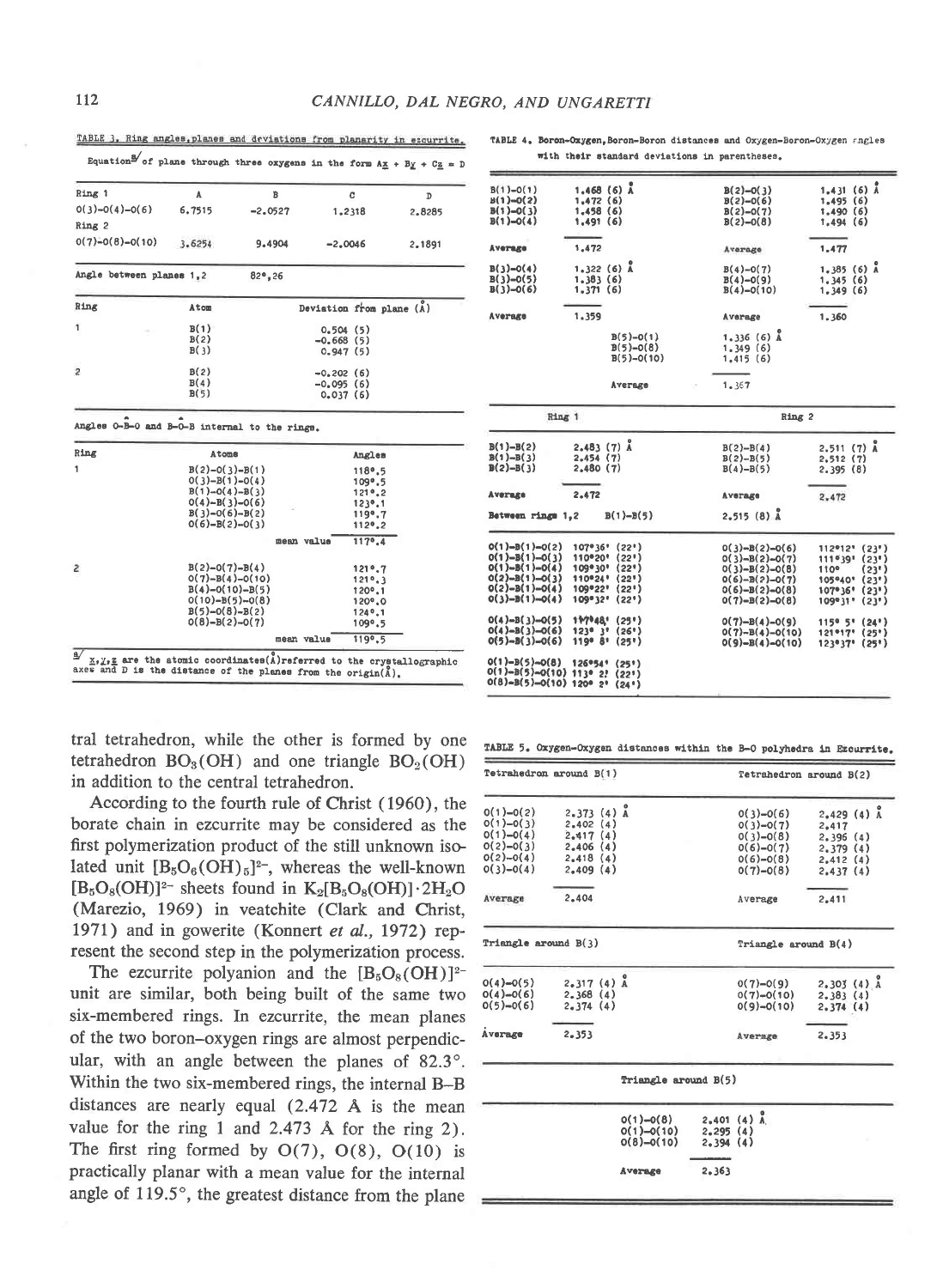being  $-0.20$  Å (Table 3). In comparison, the second ring built up by  $O(3)$ ,  $O(4)$ ,  $O(6)$  is less planar; the mean value for the internal angle is  $117.4^\circ$  and the greatest deviation from the plane is +0.95 A. The polyanions link together to form chains with an angle  $B(5)-O(1)-B(1)$  of 127.5° and a separation  $B(5)-B(1)$  of 2.515 Å. The B-O distances in the ezcurrite polyanion (Table 4) are in good agreement with those found in the literature for other borates. The mean B-O bond length is 1.475 Å for the tetrahedral boron and  $1.362$  Å for triangular coordination. However, appreciable deviations from the average indicate that the B-O polyhedra are somewhat distorted. The O-B-O angles fall within the expected range (Table 4), as do the O-O distances (Table 5).

There are two independent sodium atoms in the ezcurrite structure (Fig.3), one being six-coordinated and the other seven. The sodium cations bond to the oxygen anions in two different centrosymmetrically related borate chains. Moreover, each Na-polyhedron shares an edge with another Na-polyhedron and the centrosymmetric pairs so formed link together through the vertex  $O(12)$  to form Na-O chains running along [111].

The two water molecules in the asymmetric unit



|        |           | $Na(1)-O$ distance(A) |                             |
|--------|-----------|-----------------------|-----------------------------|
| 1,1755 | 0.2244    | 1,2169                | 2,436(3)                    |
| 0,6373 | 0.6135    | 1,0474                | 2.681(4)                    |
| 1,0778 | 0.3727    | 0.8132                | 2,438(4)                    |
| 0.9222 | 0.6273    | 1,1868                | 2,489(4)                    |
| 0.7928 | 0.4156    | 0.6492                | 2,525(4)                    |
| 0.9887 | 0.3259    | 1,4305                | 2,557(4)                    |
| 0.8261 | 0.1440    | 0.9732                | 2,355(6)                    |
|        |           |                       | $Na(2)-0$ distance $(A)$    |
| 0.4110 | 0.0118    | 0.2130                | 2,676(4)                    |
| 0.5890 | $-0.0118$ | 0.7870                | 2,373(4)                    |
| 0.4508 | 0.2564    | 0.2527                | 2,284(4)                    |
| 0.2845 | 0.2489    | 0.6009                | 2,533(4)                    |
| 0.8265 | 0.0547    | 0.4041                | 2.420(5)                    |
| 0.8261 | 0.1440    | 0.9732                | 2,868(6)                    |
|        |           |                       | Coordinates of oxygen atomy |

Sodium atoms at  $\underline{x}, \underline{y}, \underline{z}$  in Table 1.

are bonded only to the sodium atoms. In particular the water molecule  $O(11)$  is linked to Na(2) while O(I2) connects the two independent Na-O polyhedra. The Na-O bond lengths range from  $2.281$ to 2.858 A (Table 6). It has been possible to single out the hydrogens belonging to three hydroxyls (but



FIG. 3. Details of the projection on the (001) plane FIG. 4. Projection on the (001) plane showing the hydroshowing the Na-O chains.



gen bonds.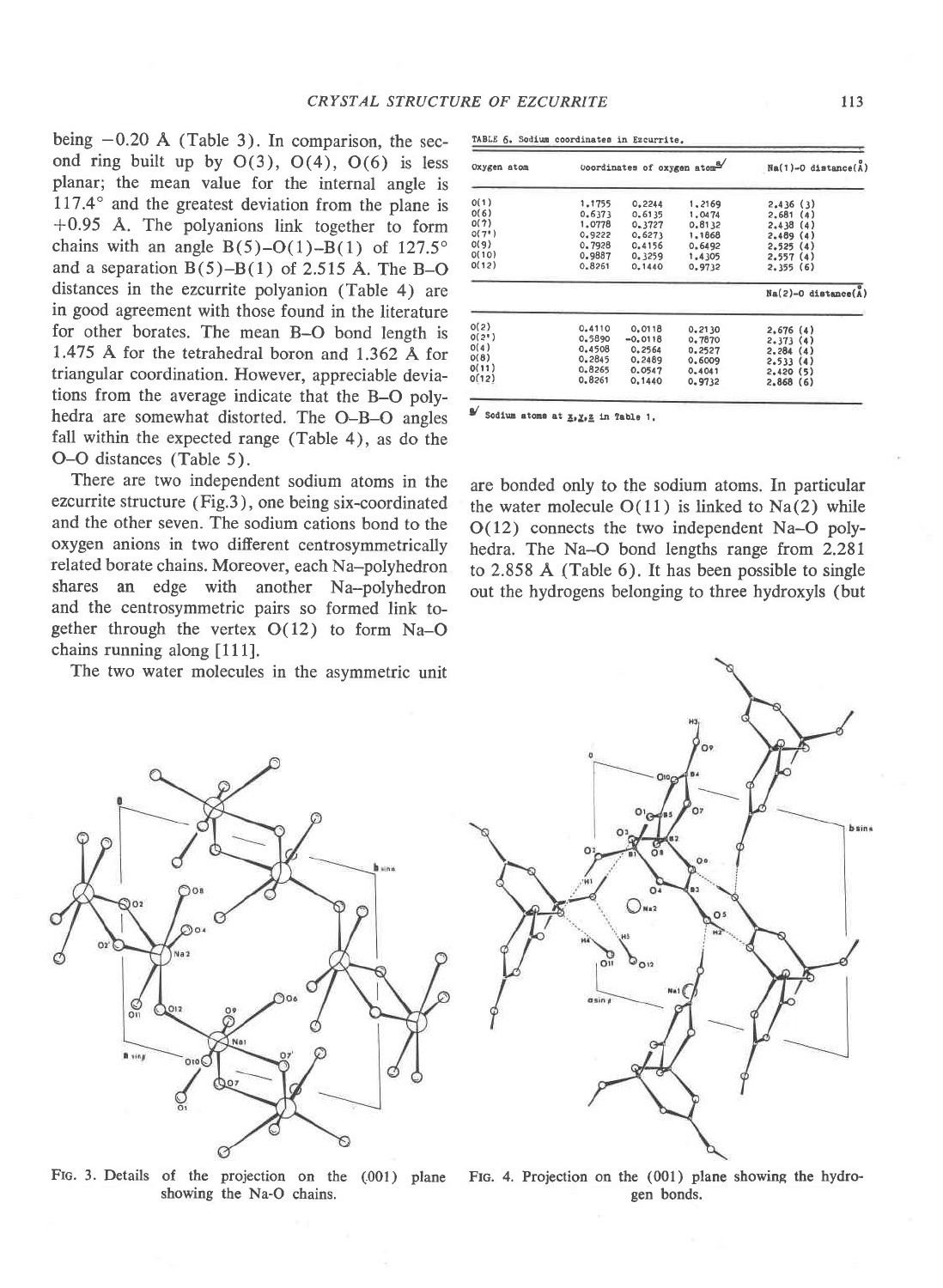TABLE 7. Distances related to the hydrogen bonds in Ezcurrite.

| $Donor^2$            | Hydrogen             | Receptor             |                            | Coordinates of receptor    |                            | 0-H distance          | 0-0 distanca                           |  |
|----------------------|----------------------|----------------------|----------------------------|----------------------------|----------------------------|-----------------------|----------------------------------------|--|
| O(2)<br>O(5)<br>O(9) | M(1)<br>H(2)<br>H(3) | O(3)<br>O(6)<br>O(5) | 0.70?<br>0.637<br>$-0.434$ | $-0.151$<br>0.613<br>0.448 | 0.087<br>0.047<br>$-0.732$ | 1.01A<br>0.98<br>0.95 | $2.752(4)$ Å<br>2.672(4)<br>$2,68$ {4} |  |
| 0(11)                | H(4)                 | O(3)                 | 0.702                      | $-0.151$                   | 0.087                      | 1,01                  | 2,750(5)                               |  |
| 0(12)                | H(5)                 | Q(2)                 | 0.589                      | $-0.012$                   | 0.787                      | 0.93                  | 2,739(6)                               |  |

only one hydrogen for each water molecule). On the other hand there are only two O-O distances less than 3.1 A involving the two water molecules, suggesting that two hydrogens do not form hydrogen bonds. Each B-O chain links to four other chains through the hydrogens belonging to the hydroxyl groups. The chain (Fig. 4) formed by the polyanion with atomic coordinates  $x$ ,  $y$ ,  $z$  of Table 1 is connected to two centrosymmetric chains through pairs of centrosymmetric hydrogen bonds. Two other chains, related by translations along  $a$  and  $c$  (atomic coordinates  $1 + x$ , y,  $1 + z$  and  $x - 1$ , y,  $z - 1$ ), are linked to the first chain through one distinct hydrogen bond. In this way there is a thick network

TABLE 8. Analysis of the anisotropic thermal parameters in ezcurrite<sup>a</sup>

| Atom  | $r, n, s$ .                                  | $\mathbf{U}_{i\cdot 2}$ | $U_i \underline{b}$ $U_i \underline{c}$ |                   | Atom  | $\Gamma_\bullet\,\Pi_\bullet\,\mathbb{S}_\bullet$ | $U_i \underline{a}$ | $\mathbf{u}$ in  | $U_i \subseteq$  |
|-------|----------------------------------------------|-------------------------|-----------------------------------------|-------------------|-------|---------------------------------------------------|---------------------|------------------|------------------|
| Na(1) | 0.127(4)<br>0.162(12)<br>C.162(11)           | 121<br>42<br>58         | 81<br>32<br>114                         | 129<br>120<br>129 | O(4)  | 0,092(7)<br>0.120(<br>7)<br>0.167(5)              | 120<br>60<br>134    | 96<br>18<br>72   | 131<br>119<br>55 |
| Na(2) | 0.115(4)<br>0,183(4)<br>0,250(3)             | 102<br>13<br>95         | 65<br>70<br>147                         | 142<br>120<br>109 | O(5)  | 8)<br>0.102(<br>0,122(7)<br>0.220(5)              | 143<br>60<br>123    | 118<br>18<br>65  | 103<br>119<br>52 |
| B(1)  | 0.090(13)<br>0.120(11)<br>0.133(11)          | 86<br>119<br>150        | 136<br>70<br>126                        | 48<br>41<br>91    | 0(6)  | 0.093(8)<br>0.110(7)<br>0.174(5)                  | 142<br>88<br>127    | 123<br>37<br>75  | 101<br>130<br>42 |
| B(2)  | 0.088(13)<br>0,122(11)<br>0.141(11)          | 1,5<br>54<br>65         | 63<br>49<br>51                          | 77<br>67<br>154   | O(7)  | 0.062(11)<br>0.125(6)<br>0.162(6)                 | 121<br>115<br>137   | 68<br>72<br>151  | 120<br>36<br>72  |
| B(3)  | 0.114(11)<br>0.125(11)<br>0.142(10)          | 159<br>74<br>76         | 96<br>13<br>102                         | 91<br>115<br>154  | O(3)  | 0.078(9)<br>0.127(6)<br>0.151(6)                  | 104<br>29<br>115    | 74<br>.91<br>164 | 144<br>125<br>88 |
| B(4)  | 0.114(9)<br>0.117(11)<br>0.128(10)           | 135<br>46<br>84         | 82<br>45<br>1 34                        | 113<br>139<br>120 | O(9)  | 0.087(8)<br>0.133(7)<br>0.725(5)                  | 130<br>47<br>110    | 86<br>89<br>176  | 120<br>146<br>79 |
| B(5)  | 0.070(17)<br>0.103(11)<br>0.144(10)          | 105<br>52<br>137        | 173<br>92<br>95                         | 83<br>56<br>34    | O(10) | 0.103(<br>7)<br>0.123(7)<br>0.173(6)              | 134<br>123<br>117   | 81<br>86<br>170  | 114<br>27<br>77  |
| O(1)  | 0.088(8)<br>0.116(<br>7)<br>0.152(<br>6)     | 115.<br>29<br>104       | 69<br>73<br>153                         | 129<br>137<br>103 | O(11) | 0.134(8)<br>0.202(6)<br>0.310(6)                  | 141<br>110<br>58    | 115<br>39<br>61  | 107<br>82<br>161 |
| O(2)  | 0.101(<br>7)<br>0.127(<br>7)<br>0.158(<br>6) | 61<br>28<br>85          | 125<br>44<br>112                        | 69<br>117<br>144  | O(12) | 0.131(10)<br>0,266(7)<br>0.435(8)                 | 138<br>111<br>57    | 138<br>48<br>89  | 93<br>113<br>156 |
| O(3)  | 0.085(<br>8)<br>0,116(<br>7)<br>0.135(6)     | 125<br>77<br>141        | 85<br>11<br>100                         | 125<br>91<br>35   |       |                                                   |                     |                  |                  |
|       |                                              |                         |                                         |                   |       |                                                   |                     |                  |                  |

<sup>9</sup> Root mean square thermal vibrations along the ellipsoid axes(Ă) and angle<br>(°) between the crystallographic axes and the principal axes (U<sub>a</sub>) of the vibration ellipsoid.

of hydrogen bonds which provides the connections among the polyanions and, through the water molecules, among polyanions and Na-polyhedra. The O-O distances involved in hydrogen-bonding and the O-H bond lengths are listed in Table 7.

Analysis of the anisotropic thermal parameters (Table 8) reveals that the thermal anisotropy of the atoms in ezcurrite is not large except for Na(2) and the water molecules. Taking into account the great anisotropy of  $Na(2)$  with respect to  $Na(1)$ , the strong thermal motion of the  $O(12)$  water molecule can probably be explained as interaction between  $O(12)$  and  $Na(2)$ , the major axis of the ellipsoid of thermal vibration for both atoms being localized along the bond direction.

Considering electrostatic balance, values ranging from 1.90 to 2.lO valence units are found for each oxygen atom on the basis of the correlations between bond length and bond strength given by Zachariasen (1963) for B-O and O-H . . . O bonds. Strengths of  $1/7 = 0.142$  and  $1/6 = 0.166$  valence units have been assigned to each oxygen atom coordinated to  $Na(1)$  and  $Na(2)$ , respectively. One proton for each water molecule does not appear to form any hydrogen bonds, and for this reason a 1.0 valence was assigned to it.

# Acknowledgments

We are much indebted to Messrs. R. D. Erd, U. S. Geological Survey, and A. Valenti, mineral-collector, Los Angeles, California, who made possible this investigation by sending us some fine specimens. We also want to thank Dr. J. R. Clark, U. S. Geological Survey, for helpful discussions and suggestions on borate crystal chemistry.

# **References**

- BUSING, W. R., K. O. MARTIN, AND H. A. LEVY (1962) oRFLs, a Fortran crystallographic least-squares program. U.S. Nat. Tech. Inform. Serv. ORNL-TM-305.
- CHRIsr, C. L. (1960) Crystal chemistry and systematic classification of hydrated borate minerals. Amer. Mineral. 45,334-340.
- CLARK, J. R., AND C. L. CHRIST (1971) Veatchite: Crystal structure and correlations to p-veatchite. Amer. Mineral. s6. 193+-1954.
- DAL NEGRO, A., C. SABELLI, AND L. UNGARETTI (1969) The crystal structure of macallisterite  $Mg_2[B_6O_7(OH)_8]_2.9H_2O.$ Acc. Naz. Lincei 47, 353-364.

 $\frac{1}{4}$   $\frac{1}{4}$  AND  $\frac{1}{4}$  (1971) The crystal structure of aksaite. Amer. Mineral. 56, 1553-1566.

HAMILTON, W. C. (1959) On the isotropic temperature fac-